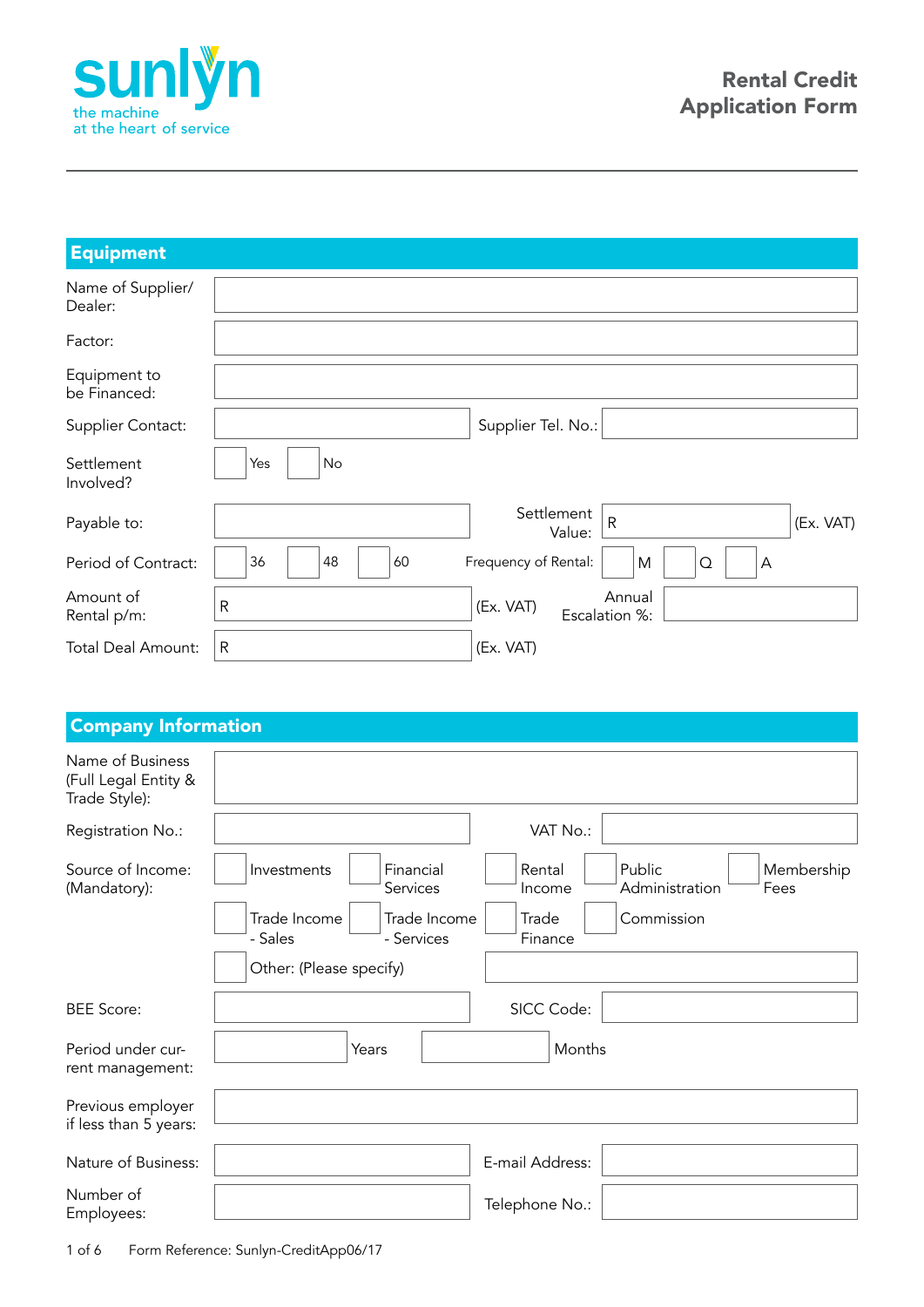| <b>Company Information (continued)</b> |                          |                |             |  |
|----------------------------------------|--------------------------|----------------|-------------|--|
| Contact Person:                        |                          | Fax No.:       |             |  |
| Number of<br>Employees:                |                          | Telephone No.: |             |  |
| Physical address:                      |                          |                |             |  |
|                                        |                          |                | Postal code |  |
| Postal Address:                        | Same as physical address |                |             |  |
|                                        |                          |                |             |  |
|                                        |                          |                | Postal code |  |
| Delivery address:                      |                          |                |             |  |
|                                        |                          |                | Postal code |  |

| <b>Auditors Details</b> |                   |                        |   |          |
|-------------------------|-------------------|------------------------|---|----------|
| Name:                   |                   | <b>Contact Person:</b> |   |          |
| Telephone no:           |                   | E-mail address:        |   |          |
| Financial Year-end:     | Feb<br>Dec<br>Jun | Annual Turnover:       | R | Initial: |
| Other:                  |                   | Net Asset Value:       | R | Initial: |

| <b>Banking Details</b> |  |                  |  |
|------------------------|--|------------------|--|
| Bank:                  |  | Branch:          |  |
| Branch code:           |  | Account no:      |  |
| Date Opened:           |  | Overdraft Limit: |  |

| <b>Insurance Details</b> |                 |  |
|--------------------------|-----------------|--|
| Name:                    |                 |  |
| Policy No.:              | Contact Person: |  |
| Telephone no:            | Cell:           |  |
| Fax no:                  | E-mail address: |  |

2 of 6 Form Reference: Sunlyn-CreditApp06/17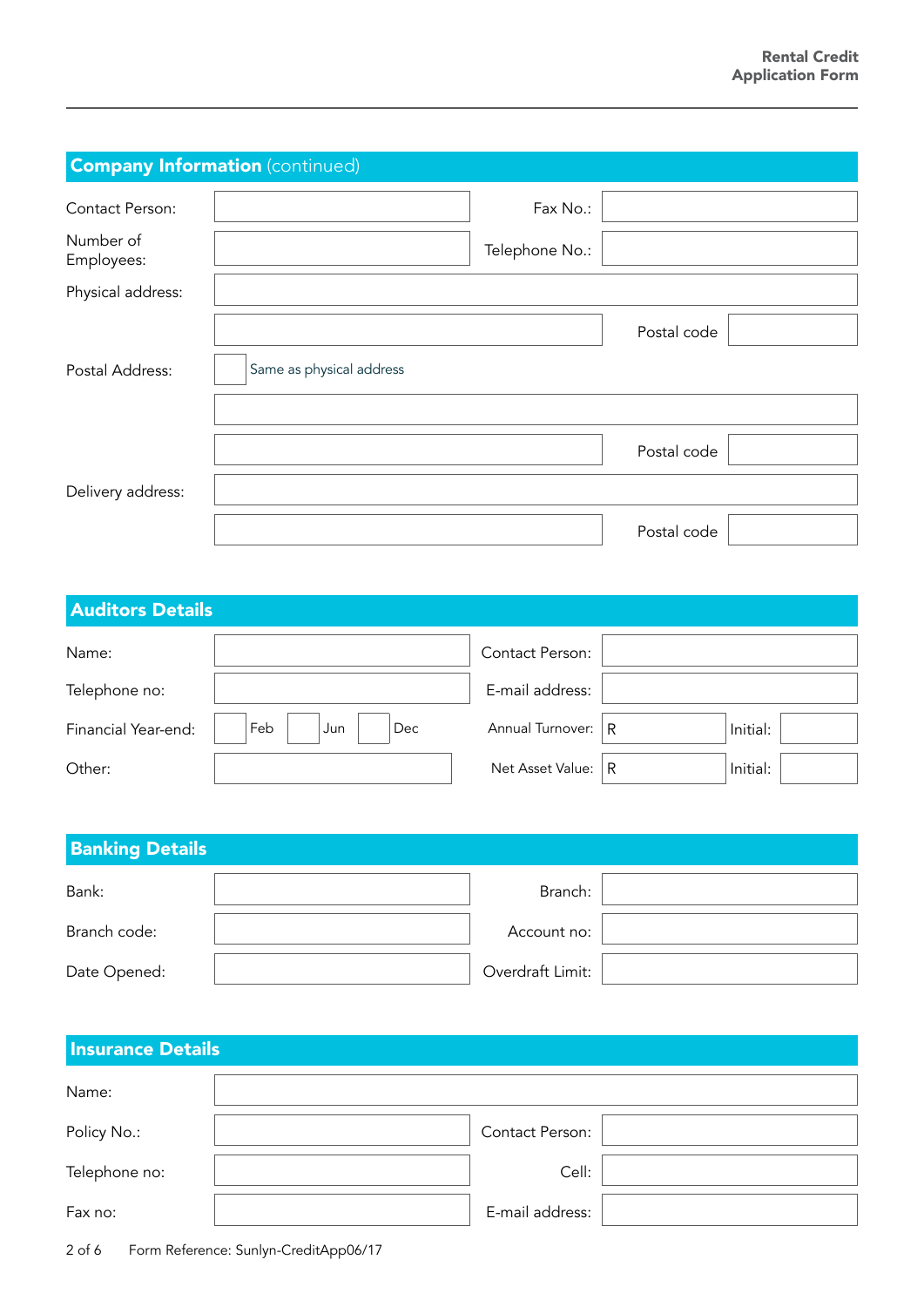| <b>Landlord Details:</b> |                 |             |  |
|--------------------------|-----------------|-------------|--|
| Name:                    | Contact Person: |             |  |
| Telephone no:            | Fax No.:        |             |  |
| E-mail address:          |                 |             |  |
| Postal address:          |                 |             |  |
|                          |                 | Postal code |  |

## Shareholders, Directors, Members, Controlling Company details:

| 1.         |           |             |
|------------|-----------|-------------|
| Full name: |           |             |
| ID number: | % Shares: |             |
| Address:   |           |             |
|            |           | Postal code |
| Bond O/s:  | Value     |             |
| 2.         |           |             |
| Full name: |           |             |
| ID number: | % Shares: |             |
| Address:   |           |             |
|            |           | Postal code |
| Bond O/s:  | Value     |             |
| 3.         |           |             |
| Full name: |           |             |
| ID number: | % Shares: |             |
| Address:   |           |             |
|            |           | Postal code |
| Bond O/s:  | Value     |             |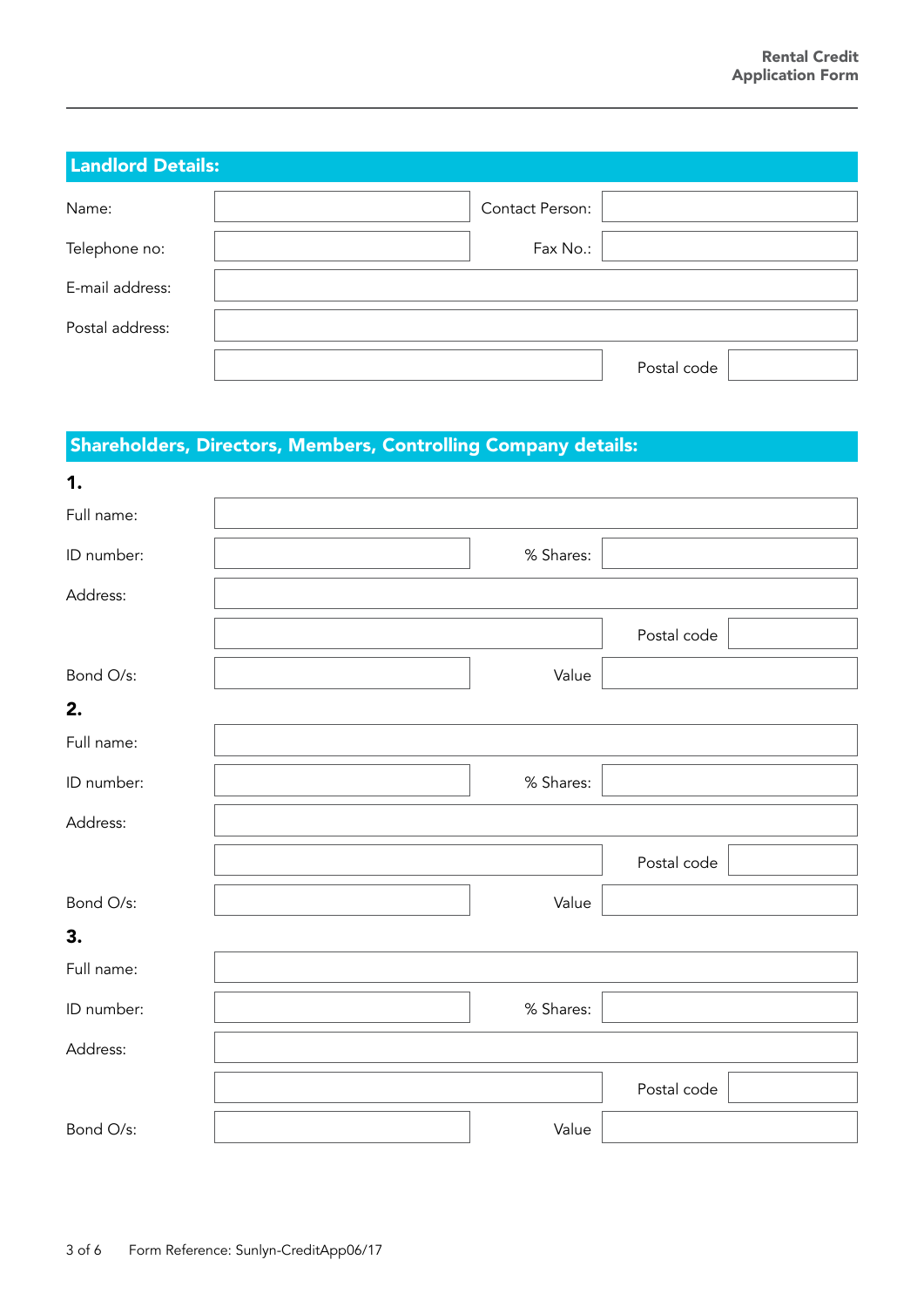# Shareholders, Directors, Members, Controlling Company details: (continued)

| 4.         |           |             |
|------------|-----------|-------------|
| Full name: |           |             |
| ID number: | % Shares: |             |
| Address:   |           |             |
|            |           | Postal code |
| Bond O/s:  | Value     |             |
| 5.         |           |             |
| Full name: |           |             |
| ID number: | % Shares: |             |
| Address:   |           |             |
|            |           | Postal code |
| Bond O/s:  | Value     |             |

## Trade References

| 1.               |                |
|------------------|----------------|
| Major Customers: |                |
| Contact Person:  | Telephone No.: |
| Yrs. of Service: |                |
| 2.               |                |
| Major Customers: |                |
| Contact Person:  | Telephone No.: |
| Yrs. of Service: |                |
| 3.               |                |
| Major Customers: |                |
| Contact Person:  | Telephone No.: |
| Yrs. of Service: |                |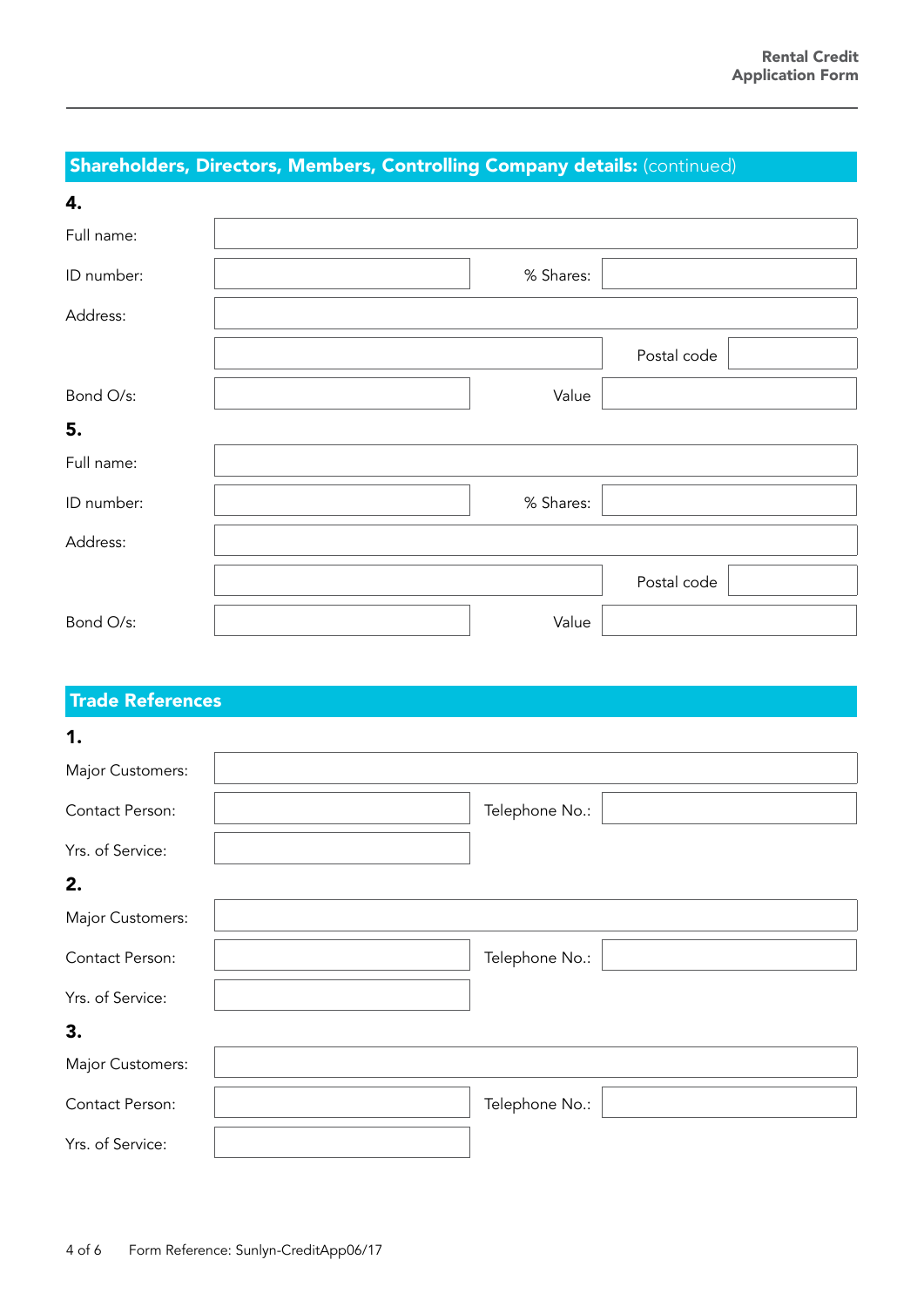### Trade References (continued)

| 1.               |                |
|------------------|----------------|
| Major Suppliers: |                |
| Contact Person:  | Telephone No.: |
| Yrs. of Service: |                |
| 2.               |                |
| Major Suppliers: |                |
| Contact Person:  | Telephone No.: |
| Yrs. of Service: |                |
| 3.               |                |
| Major Suppliers: |                |
| Contact Person:  | Telephone No.: |
| Yrs. of Service: |                |

#### Trade Reference & Credit Bureau Consent

I/We hereby consent to you or your cessionary/ies making enquiries to my/our credit records and trade references with any credit reference agency or any third party to confirm the details provided and confirm that this consent shall apply in every respect to every director, shareholder, member and/or associate of the applicant. As signatory to this application I/we hereby indemnify you or your cessionary/ies against any claim that may be made against you or you cessionary/ies by any director, shareholder, member and/or associate of the applicant by virtue of this consent.

#### Marketing Consent

I/We consent to Sasfin Bank providing personal details to its cessionary/ies, subsidiaries and associated entities and other departments for purposes of marketing and referring potential business opportunities from and by its cessionary/ies, subsidiaries and associated entities as well as for credit assessment purposes.

#### Financial Intelligence Centre Acts (FICA)

All accountable institutions are required to identify their clients as required by the Financial Intelligence Centre Act No1 of 2017. We therefore consent to you carrying out identity and fraud prevention checks and sharing information as required

#### **Certificate**

I/we certify that to the best of my/our knowledge and belief the information I/we have given you is correct and I/ we are not aware of any matters of circumstances which I/we have not disclosed to you in writing which might influence your decision. I/We certify that there are not writs, summonses, judgements, petitions, winding up order or pending applications for liquidation or threatened against the Applicant or its directors/shareholders.

### Annual Turnover

I/We warrant that the Annual Turnover and/or Net Asset Value is true and correct and acknowledge that Sasfin Bank Ltd has relied on such warranty in determining the legal framework of the facility.